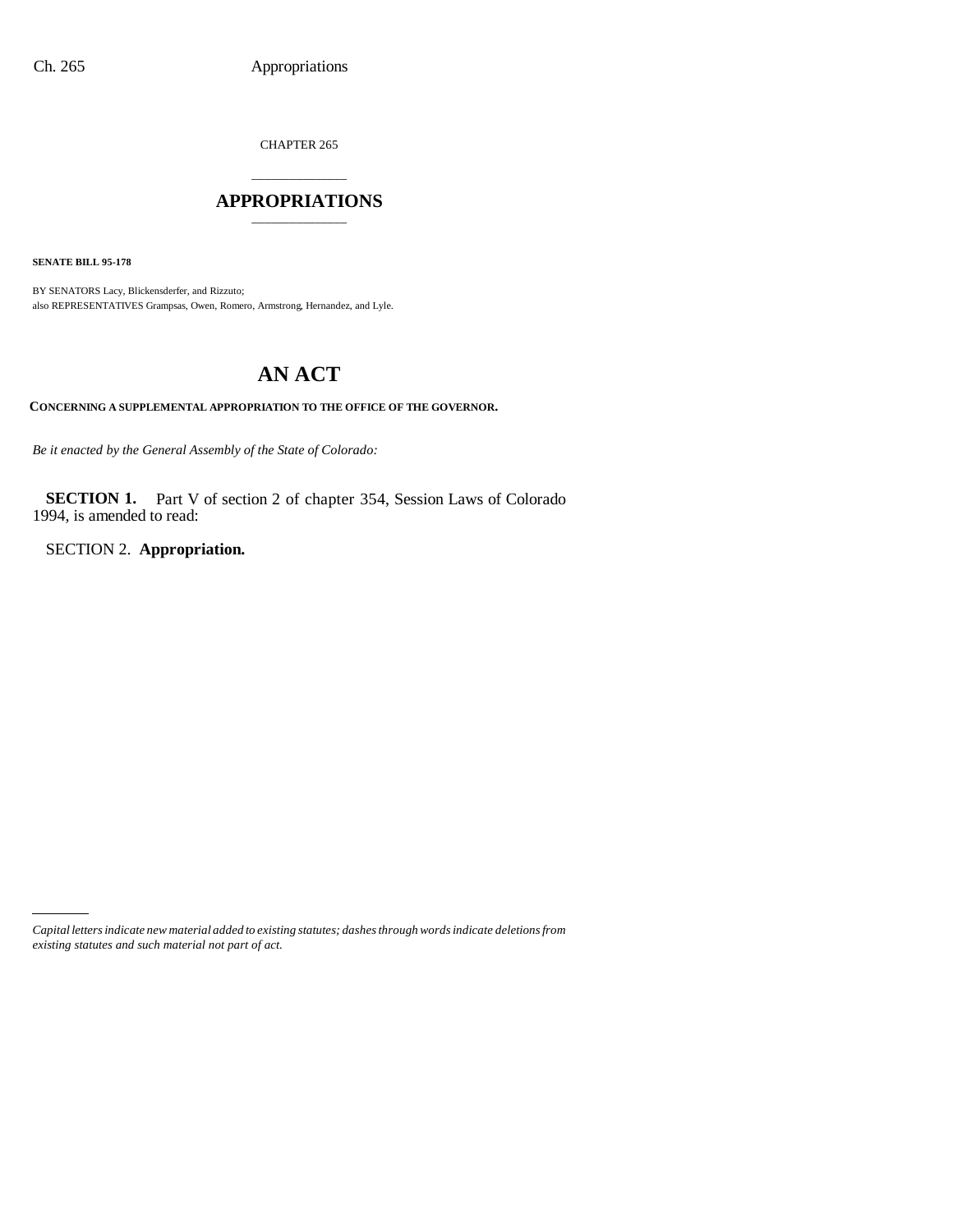### Ch. 265 Appropriations

| <b>APPROPRIATION FROM</b> |              |                |                 |              |              |                |  |  |  |
|---------------------------|--------------|----------------|-----------------|--------------|--------------|----------------|--|--|--|
| <b>ITEM &amp;</b>         | <b>TOTAL</b> | <b>GENERAL</b> | <b>GENERAL</b>  | <b>CASH</b>  | <b>CASH</b>  | <b>FEDERAL</b> |  |  |  |
| <b>SUBTOTAL</b>           |              | <b>FUND</b>    | <b>FUND</b>     | <b>FUNDS</b> | <b>FUNDS</b> | <b>FUNDS</b>   |  |  |  |
|                           |              |                | <b>« EXEMPT</b> |              | е EXEMPT     |                |  |  |  |

-

#### **PART V GOVERNOR - LIEUTENANT GOVERNOR - STATE PLANNING AND BUDGETING**

| (1) OFFICE OF THE GOVERNOR<br>(A) Governor's Office <sup>23a</sup> |           |                       |                  |                       |         |
|--------------------------------------------------------------------|-----------|-----------------------|------------------|-----------------------|---------|
| Administration of Governor's                                       |           |                       |                  |                       |         |
| Office and Residence                                               | 2,010,830 | 1,842,206             |                  | 31,023 $(T)^a$        | 137,601 |
| Discretionary Fund                                                 | 20,000    | $20,000^{\mathrm{b}}$ |                  |                       |         |
| <b>Mansion Activity Fund</b>                                       | 75,000    |                       | 35,000           | $40,000$ <sup>d</sup> |         |
|                                                                    |           |                       | 60,000 $\degree$ | $15,000$ <sup>d</sup> |         |
|                                                                    | 2,105,830 |                       |                  |                       |         |

<sup>a</sup> This amount shall be from indirect cost recoveries.

<sup>b</sup> For purposes of complying with the limitation on state fiscal year spending imposed by Article X, Section 20 of the State Constitution, these moneys are included for informational purposes as they are continuously appropriated by a permanent statute or constitutional provision and, therefore, are not subject to the limitation of General Fund appropriations as set forth in Section 24-75-201.1, C.R.S.

c This amount shall be from rental fees.

d This amount shall be from rental fees received from exempt sources.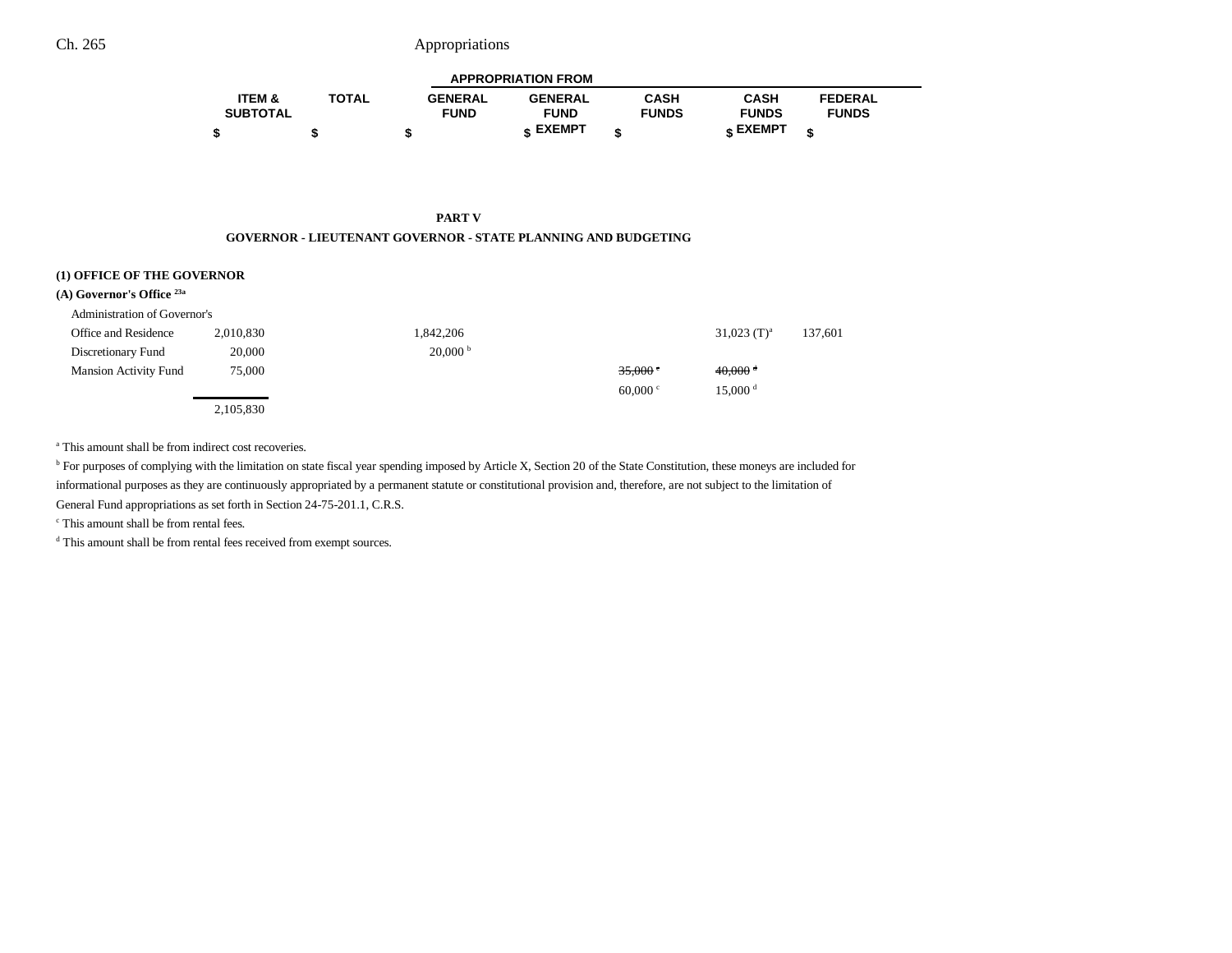### **(B) Special Purpose**

| <b>Rocky Flats Monitoring</b> |         |         |                |
|-------------------------------|---------|---------|----------------|
| Council                       | 90,960  |         | 90,960 $(T)^a$ |
| Group Health and Life         | 219,588 | 219,588 |                |
| Short-term Disability         | 8,430   | 4,680   |                |
| <b>Salary Survey</b>          | 104,674 | 104,674 |                |
| Workers' Compensation         | 35,008  | 35,008  |                |
| Legal Services                | 97,649  | 97,649  |                |
| <b>Purchase of Services</b>   |         |         |                |
| from Computer Center          | 5,000   | 5,000   |                |
| Payment to Risk Management    |         |         |                |
| and Property Funds            | 61,100  | 61,100  |                |
| Capitol Complex Leased        |         |         |                |
| Space                         | 173,179 | 173,179 |                |
| Lease Purchase -              | 60,424  | 60,424  |                |
| Computer                      |         |         |                |
|                               | 856,012 |         |                |
|                               |         |         |                |

a This amount shall be from federal funds appropriated in the Department of Public Health and Environment.

#### **(C) Other Programs and**

**Grants a** 35,671,296 385,700 b 35,285,596 c

<sup>a</sup> This line item is included for information; it shows the estimated federal and cash funds exempt received by the Governor's Office.

<sup>b</sup> This amount is from private donations for the First Impressions program and for the Communities for a Drug-Free Colorado program.

<sup>c</sup> This amount is from federal grants for the Governor's Job Training Office, for the Office of Energy Conservation, for the First Impressions program, and for the

Ch. 265 Appropriations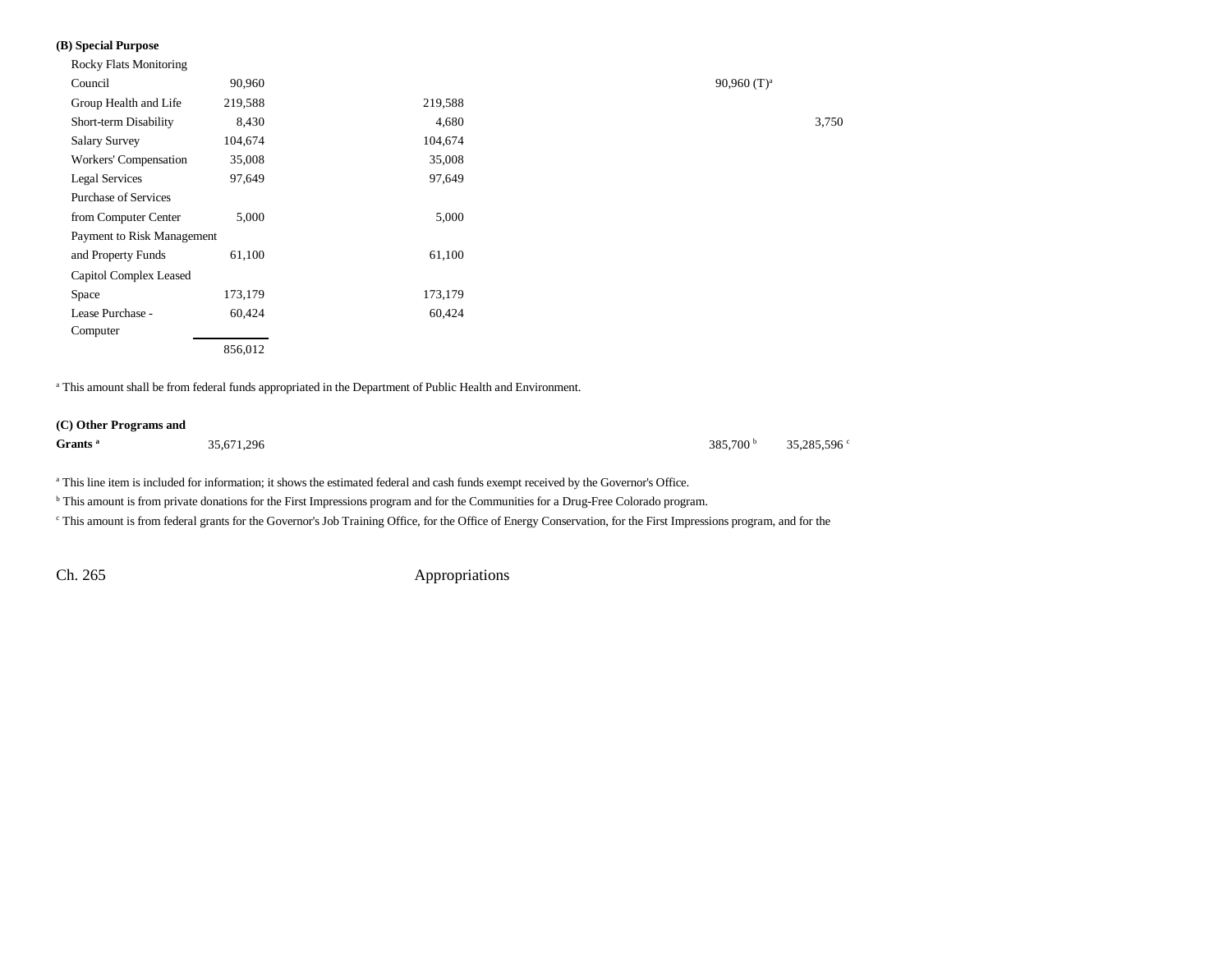# Ch. 265 Appropriations

|                                               | <b>APPROPRIATION FROM</b> |              |                               |                               |                             |                                  |                                |
|-----------------------------------------------|---------------------------|--------------|-------------------------------|-------------------------------|-----------------------------|----------------------------------|--------------------------------|
|                                               | ITEM &<br><b>SUBTOTAL</b> | <b>TOTAL</b> | <b>GENERAL</b><br><b>FUND</b> | <b>GENERAL</b><br><b>FUND</b> | <b>CASH</b><br><b>FUNDS</b> | <b>CASH</b><br><b>FUNDS</b>      | <b>FEDERAL</b><br><b>FUNDS</b> |
|                                               | \$                        | \$           | \$                            | $S$ EXEMPT                    | \$                          | $\boldsymbol{\mathsf{s}}$ EXEMPT | \$                             |
|                                               |                           |              |                               |                               |                             |                                  |                                |
| Communities for a Drug-Free Colorado program. |                           |              |                               |                               |                             |                                  |                                |
|                                               |                           | 38,633,138   |                               |                               |                             |                                  |                                |
| (2) OFFICE OF THE LIEUTENANT GOVERNOR         |                           |              |                               |                               |                             |                                  |                                |
| Administration                                | 202,880                   |              | 202,880                       |                               |                             |                                  |                                |
| <b>Aerospace States</b>                       |                           |              |                               |                               |                             |                                  |                                |
| <b>Association Expenses</b>                   | 8,402                     |              | 8,402                         |                               |                             |                                  |                                |
| Discretionary Fund                            | 5,000                     |              | 5,000 <sup>a</sup>            |                               |                             |                                  |                                |
| Commission of Indian<br>Affairs               | 56,378                    |              | 54,878                        |                               |                             | 1,500 <sup>b</sup>               |                                |
|                                               |                           |              | $(2.0$ FTE)                   |                               |                             |                                  |                                |

272,660

<sup>a</sup> For purposes of complying with the limitation on state fiscal year spending imposed by Article X, Section 20 of the State Constitution, these moneys are included for informational purposes as they are continuously appropriated by a permanent statute or constitutional provision and, therefore, are not subject to the limitation of General Fund appropriations as set forth in Section 24-75-201.1, C.R.S.

<sup>b</sup> This amount shall be from private donations.

#### **(3) OFFICE OF STATE PLANNING AND BUDGETING**

Personal Services 1,036,911 1,036,911 1,036,911 1,036,911  $(1)^a$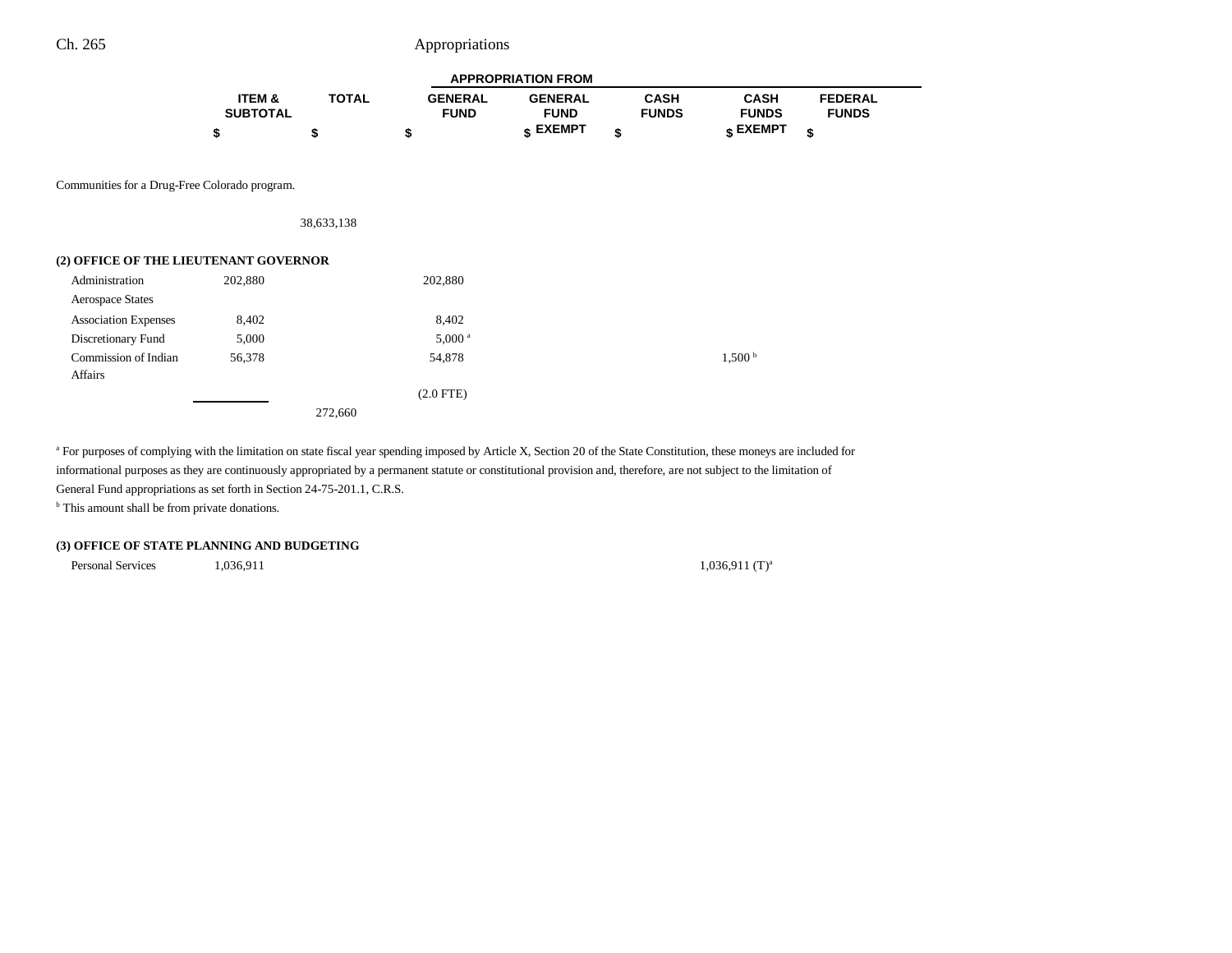|                             |        |           |        | $(19.5$ FTE)              |
|-----------------------------|--------|-----------|--------|---------------------------|
| <b>Operating Expenses</b>   | 61,951 |           |        | 61,951 $(T)^a$            |
| <b>Economic Forecasting</b> |        |           |        |                           |
| Subscriptions               | 19,865 |           |        | $19,865$ (T) <sup>a</sup> |
| Medicaid Study              | 96,096 |           | 96,096 |                           |
|                             |        | 1,214,823 |        |                           |

<sup>a</sup> These amounts shall be from the State Highway Fund as recovery of statewide indirect costs of the Department of Transportation pursuant to Section 43-1-113(8)(a), C.R.S.

### **(4) ECONOMIC DEVELOPMENT PROGRAMS**

| Administration                  | 227,271      |  |
|---------------------------------|--------------|--|
|                                 | $(5.0$ FTE)  |  |
| <b>Business Development</b>     | 1,044,594    |  |
|                                 | $(14.2$ FTE) |  |
| Defense Conversion and          |              |  |
| <b>Retention Council</b>        | 650,000      |  |
| <b>Grand Junction Satellite</b> |              |  |
| Office                          | 48,918       |  |
|                                 | $(1.0$ FTE)  |  |
| Colorado First                  | 70,267       |  |
|                                 | $(1.8$ FTE)  |  |
| <b>Minority Business Office</b> | 148,123      |  |
|                                 | $(3.0$ FTE)  |  |
| <b>Small Business</b>           | 174,474      |  |
| Assistance                      |              |  |

Ch. 265 Appropriations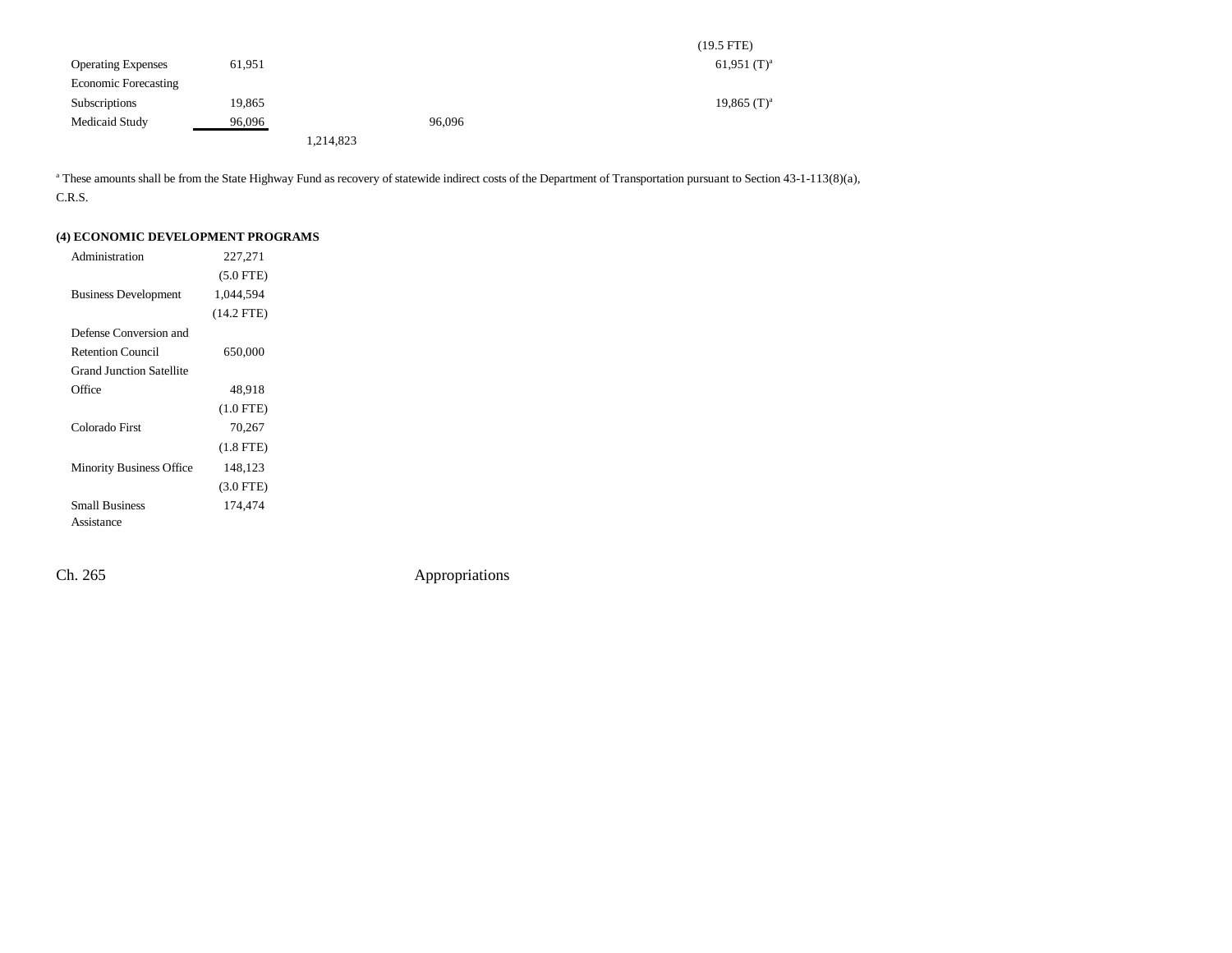# Ch. 265 Appropriations

|                                      |                           |              |                               | <b>APPROPRIATION FROM</b>     |                             |                             |                                |
|--------------------------------------|---------------------------|--------------|-------------------------------|-------------------------------|-----------------------------|-----------------------------|--------------------------------|
|                                      | ITEM &<br><b>SUBTOTAL</b> | <b>TOTAL</b> | <b>GENERAL</b><br><b>FUND</b> | <b>GENERAL</b><br><b>FUND</b> | <b>CASH</b><br><b>FUNDS</b> | <b>CASH</b><br><b>FUNDS</b> | <b>FEDERAL</b><br><b>FUNDS</b> |
|                                      | \$                        | \$           | \$                            | $$$ EXEMPT                    | \$                          | $$\mathsf{EXEMPT}$$<br>\$   |                                |
|                                      | $(3.0$ FTE)               |              |                               |                               |                             |                             |                                |
| Leading Edge Program<br>Grants       | 140,000                   |              |                               |                               |                             |                             |                                |
| <b>Small Business Development</b>    |                           |              |                               |                               |                             |                             |                                |
| Centers                              | 1,162,169                 |              |                               |                               |                             |                             |                                |
|                                      | $(3.0$ FTE)               |              |                               |                               |                             |                             |                                |
| <b>International Trade</b><br>Office | 1,180,643                 |              |                               |                               |                             |                             |                                |
|                                      | $(12.0$ FTE)              |              |                               |                               |                             |                             |                                |
|                                      |                           | 4,846,459    |                               |                               |                             | 4,846,459 $(T)^a$           |                                |

<sup>a</sup> This amount represents a transfer from the Department of Local Affairs, Economic Development Programs. Any amounts included in state fiscal year spending are accounted for in the Department of Local Affairs' appropriation.

#### **TOTALS PART V (GOV., LT. GOV.,**

| $OSPB$ ) $8$ | \$44,967,080 | $$2,990,764$ <sup>a</sup> | <del>\$35,000</del> | \$6,514,369 b | \$35,426,947 |
|--------------|--------------|---------------------------|---------------------|---------------|--------------|
|              |              |                           | \$60,000            | \$6.489.369   |              |

<sup>a</sup>Of this amount, \$25,000 is included as information for purposes of complying with the limitation on state fiscal year spending imposed by Article X, Section 20 of the State Constitution. As this amount is continuously appropriated by a permanent statute or constitutional provision it is not subject to the limitation of General Fund appropriations as set forth in Section 24-75-201.1, C.R.S.